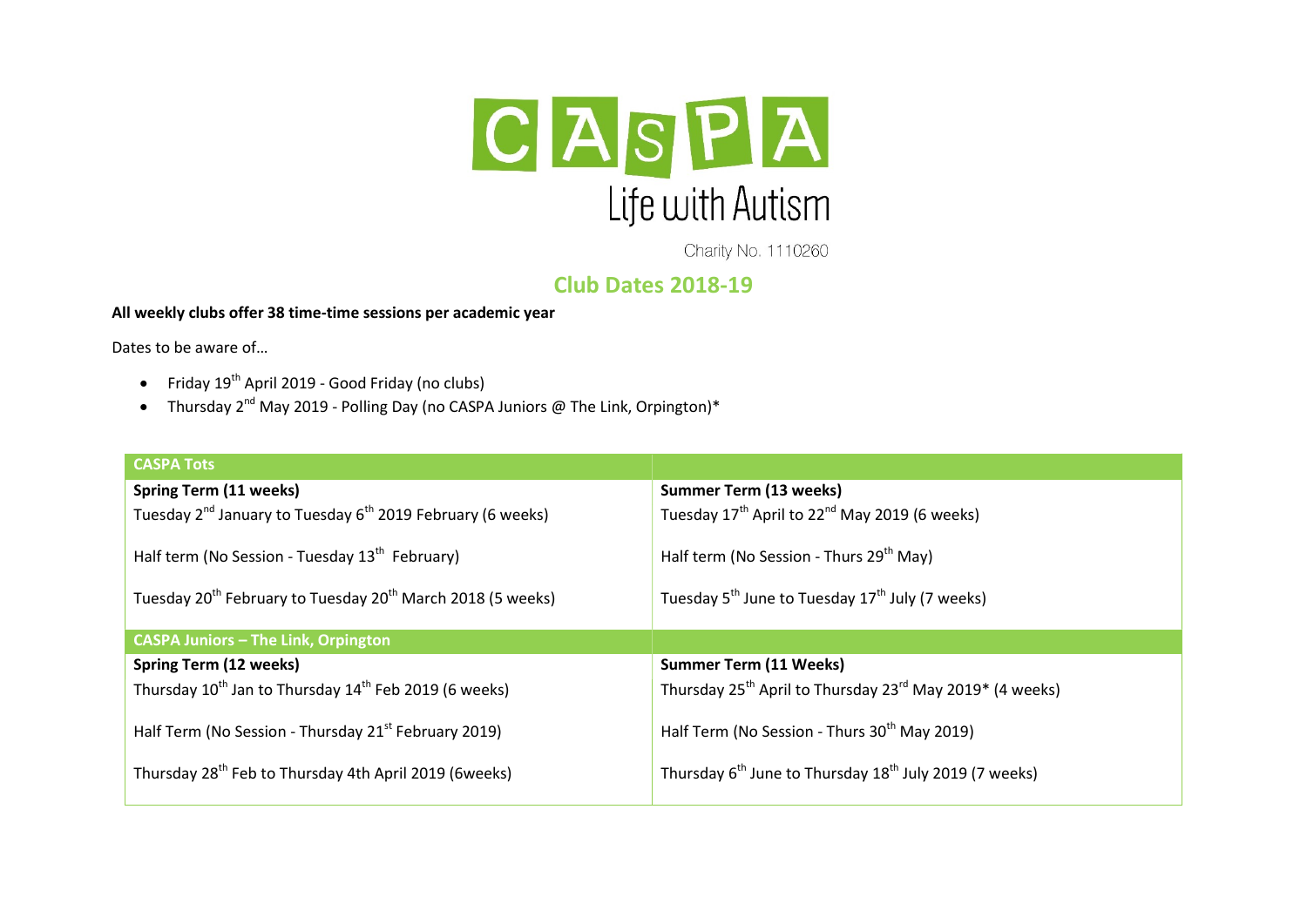| CASPA Juniors - Bromley & Downham Youth Centre                                                                     |                                                                                                                   |  |
|--------------------------------------------------------------------------------------------------------------------|-------------------------------------------------------------------------------------------------------------------|--|
| <b>Spring Term (12 weeks)</b><br>Wednesday 9 <sup>th</sup> January to Wed 13 <sup>th</sup> February 2019 (6 weeks) | <b>Summer Term (12weeks)</b><br>Wednesday 24 <sup>th</sup> April to Wednesday 22 <sup>nd</sup> May 2019 (5 weeks) |  |
| Half Term (No Session - Wednesday 20 <sup>th</sup> February 2019)                                                  | Half Term (No Session - Wednesday 29 <sup>th</sup> May 2019)                                                      |  |
| Wednesday 27 <sup>th</sup> February to Wednesday 3 <sup>rd</sup> April 2019 (6 weeks)                              | Wednesday 5 <sup>th</sup> June to Wednesday 17 <sup>th</sup> July 2019 (7 weeks)                                  |  |
| <b>CASPA Inters</b>                                                                                                |                                                                                                                   |  |
| <b>Spring Term (12 weeks)</b><br>Friday 11 <sup>th</sup> January to Friday 15 <sup>th</sup> Feb 2019 (6 weeks)     | <b>Summer Term (12 weeks)</b><br>Friday 26 <sup>th</sup> April to Friday 24 <sup>th</sup> May 2019 (5 weeks)      |  |
| Half Term (no club session - Friday 22 <sup>nd</sup> February 2019)                                                | Half Term (no club session - Friday 31 <sup>st</sup> May 2019)                                                    |  |
| Friday 1 <sup>st</sup> March to Friday 5 <sup>th</sup> April 2019 (6 weeks)                                        | Friday 7 <sup>th</sup> June to Friday 19 <sup>th</sup> July 2019 (7 weeks)                                        |  |
| <b>CASPA Seniors</b>                                                                                               |                                                                                                                   |  |
| <b>Spring Term (12 weeks)</b>                                                                                      | <b>Summer Term (12 weeks)</b>                                                                                     |  |
| Friday 11 <sup>th</sup> January to Friday 15 <sup>th</sup> Feb 2019 (6 weeks)                                      | Friday 26 <sup>th</sup> April to Friday 24 <sup>th</sup> May 2019 (5 weeks)                                       |  |
| Half Term (no club session - Friday 22 <sup>nd</sup> February 2019)                                                | Half Term (no club session - Friday 31 <sup>st</sup> May 2019)                                                    |  |
| Friday 1 <sup>st</sup> March to Friday 5 <sup>th</sup> April 2019 (6 weeks)                                        | Friday 7 <sup>th</sup> June to Friday 19 <sup>th</sup> July 2019 (7 weeks)                                        |  |
| <b>CASPA 16+</b>                                                                                                   |                                                                                                                   |  |
| <b>Spring Term (12 weeks)</b>                                                                                      | <b>Summer Term (12 weeks)</b>                                                                                     |  |
| Tuesday 8 <sup>th</sup> January to Tuesday 12 <sup>th</sup> February 2019 (6 weeks)                                | Tuesday 23 <sup>rd</sup> April to 21 <sup>st</sup> May 2019 (5 weeks)                                             |  |
| Half term (no club session - Tuesday 19 <sup>th</sup> February 2019)                                               | Half term (no club session $-$ Tues 28 <sup>th</sup> May 2019)                                                    |  |
| Tuesday 26 <sup>th</sup> February to Tuesday 2 <sup>nd</sup> April 2019 (6 weeks)                                  | Tuesday 4 <sup>th</sup> June to Tuesday 16 <sup>th</sup> July 2019 (7 weeks)                                      |  |